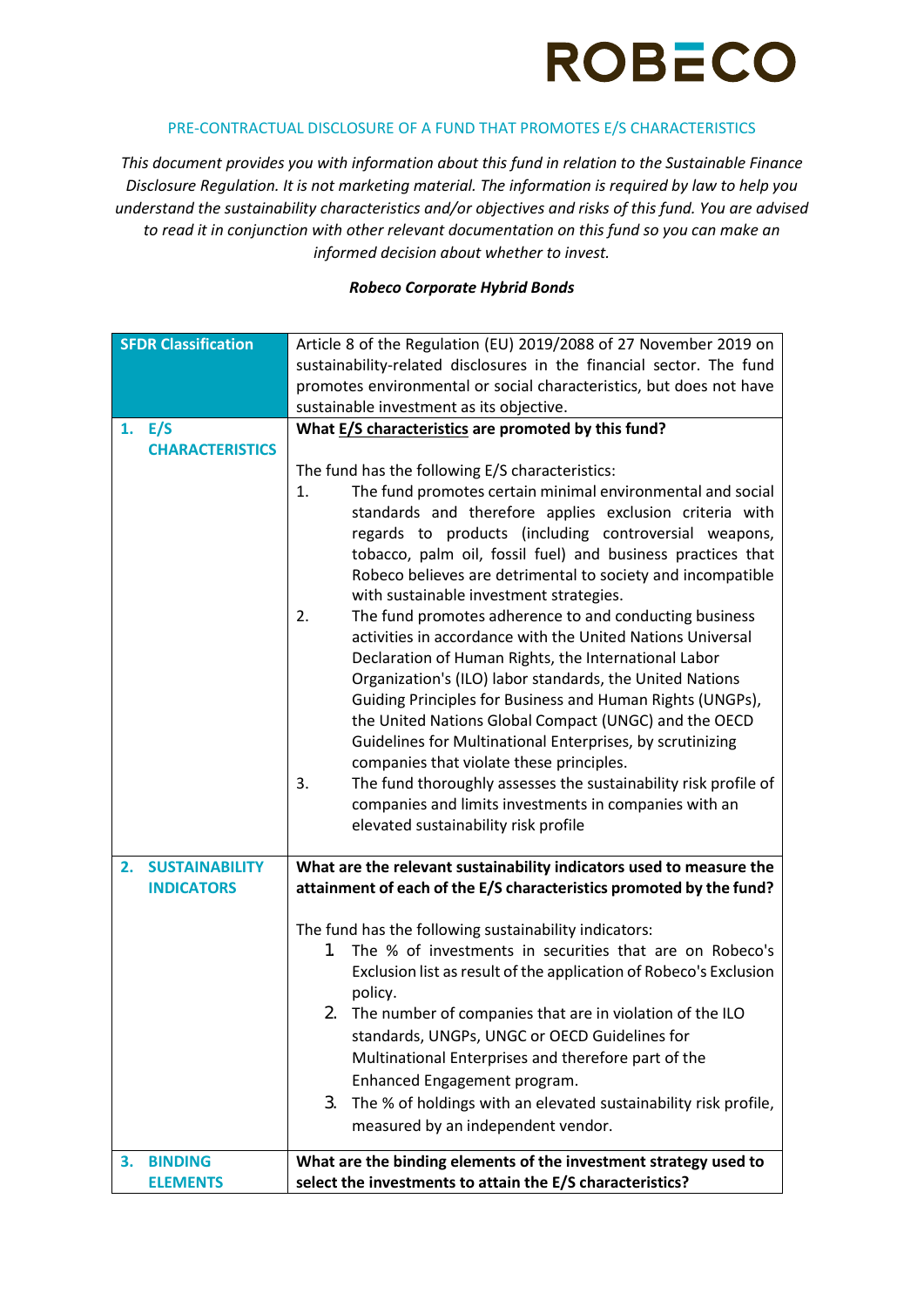# **ROBECO**

# PRE-CONTRACTUAL DISCLOSURE OF A FUND THAT PROMOTES E/S CHARACTERISTICS

|                                                             | The fund has the following binding elements:<br>The fund's portfolio complies with Robeco's Exclusion Policy<br>1.<br>(https://www.robeco.com/docm/docu-exclusion-policy.pdf) that<br>is based on exclusion criteria with regards to products (including<br>controversial weapons, tobacco, palm oil, and fossil fuel) and<br>business practices that Robeco believes are detrimental to society<br>and incompatible with sustainable investment strategies. This<br>means that the fund has 0% exposure to excluded securities,<br>taking into account a grace period. Information with regards to<br>the impact of the exclusions on the fund's universe can be found<br>at https://www.robeco.com/docm/docu-exclusion-list.pdf.<br>The fund scrutinizes investment in companies that are in breach<br>2.<br>of the ILO standards, UNGPs, UNGC or OECD Guidelines for<br>Multinational Enterprises. If a company in the portfolio breaches<br>one of the international guidelines during the investment period,<br>the company will become part of the Enhanced Engagement<br>program.<br>3.<br>The fund limits exposure to elevated sustainability risk<br>investments in line with our sustainability risk policy which can<br>be found at https://www.robeco.com/docm/docu-robeco-<br>sustainability-risk-policy.pdf. All elevated sustainability risk<br>investments are substantiated with a bottom-up sustainability<br>analysis showing an extensive ESG valuation analysis. |
|-------------------------------------------------------------|---------------------------------------------------------------------------------------------------------------------------------------------------------------------------------------------------------------------------------------------------------------------------------------------------------------------------------------------------------------------------------------------------------------------------------------------------------------------------------------------------------------------------------------------------------------------------------------------------------------------------------------------------------------------------------------------------------------------------------------------------------------------------------------------------------------------------------------------------------------------------------------------------------------------------------------------------------------------------------------------------------------------------------------------------------------------------------------------------------------------------------------------------------------------------------------------------------------------------------------------------------------------------------------------------------------------------------------------------------------------------------------------------------------------------------------------------------------------------------------|
| <b>INVESTMENT</b><br>4.                                     | What investment strategy does this fund follow to meet the E/S                                                                                                                                                                                                                                                                                                                                                                                                                                                                                                                                                                                                                                                                                                                                                                                                                                                                                                                                                                                                                                                                                                                                                                                                                                                                                                                                                                                                                        |
| <b>STRATEGY AND</b><br><b>GOOD</b>                          | characteristics?                                                                                                                                                                                                                                                                                                                                                                                                                                                                                                                                                                                                                                                                                                                                                                                                                                                                                                                                                                                                                                                                                                                                                                                                                                                                                                                                                                                                                                                                      |
| <b>GOVERNANCE</b>                                           | Robeco Corporate Hybrid Bonds is an actively managed fund that<br>invests in global corporate hybrids bonds issued by non financials. The<br>selection of these bonds is based on fundamental analysis. The E/S<br>characteristics are implemented on a continuous basis as part of the<br>investment process.                                                                                                                                                                                                                                                                                                                                                                                                                                                                                                                                                                                                                                                                                                                                                                                                                                                                                                                                                                                                                                                                                                                                                                        |
|                                                             | To the fund, Robeco's Good Governance policy applies. Robeco has a<br>Good Governance policy to assess governance practices of<br>investment companies. For investee companies, this policy<br>incorporates requirements amongst other with regards to sound<br>management structures, employee relations, remuneration of staff<br>compliance.<br>information,<br>refer<br>For<br>and<br>tax<br>more<br>to<br>https://www.robeco.com/docm/docu-robeco-good-governance-<br>policy.pdf.                                                                                                                                                                                                                                                                                                                                                                                                                                                                                                                                                                                                                                                                                                                                                                                                                                                                                                                                                                                                |
| <b>MONITORING OF</b><br>5.<br>E/S<br><b>CHARACTERISTICS</b> | How are the environmental or social characteristics and the<br>sustainability indicators monitored throughout the lifecycle of the<br>financial product and the related internal or external control<br>mechanisms?                                                                                                                                                                                                                                                                                                                                                                                                                                                                                                                                                                                                                                                                                                                                                                                                                                                                                                                                                                                                                                                                                                                                                                                                                                                                   |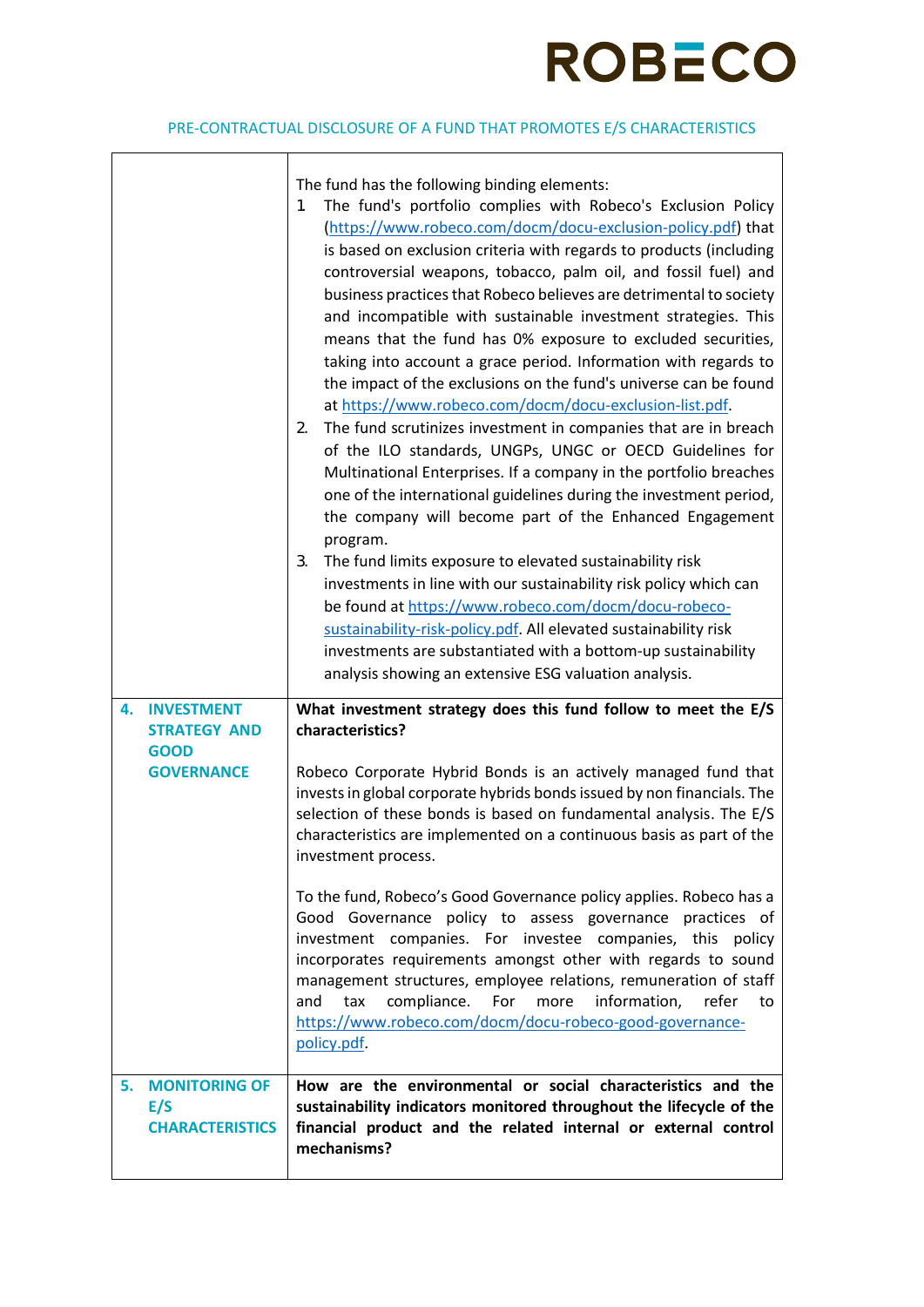

### PRE-CONTRACTUAL DISCLOSURE OF A FUND THAT PROMOTES E/S CHARACTERISTICS

|                                            | 1.<br>All exclusions are coded in the Trading & Compliance module,<br>through which investing in an excluded asset is not possible. In<br>addition, post-trade checks take place.<br>Engagement results are periodically assessed by an internal<br>2.<br>and external audit. Unsuccessful engagement might lead to<br>exclusion. All exclusions are coded in the Trading & Compliance<br>module, through which investing in an excluded asset is not<br>possible. In addition, post-trade checks take place.<br>Financial Risk Management will monitor that all holdings with<br>3.<br>an elevated sustainability risk rating are substantiated. Every<br>quarter, all holdings with elevated sustainability risk will be<br>reviewed by the Controversy Committee and the committee<br>can ask the portfolio manager for an updated of the valuation<br>case.     |
|--------------------------------------------|---------------------------------------------------------------------------------------------------------------------------------------------------------------------------------------------------------------------------------------------------------------------------------------------------------------------------------------------------------------------------------------------------------------------------------------------------------------------------------------------------------------------------------------------------------------------------------------------------------------------------------------------------------------------------------------------------------------------------------------------------------------------------------------------------------------------------------------------------------------------|
| <b>PRINCIPAL</b><br>6.                     | Does the fund take into account Principal Adverse Impact?                                                                                                                                                                                                                                                                                                                                                                                                                                                                                                                                                                                                                                                                                                                                                                                                           |
| <b>ADVERSE IMPACT</b>                      | More information on Robeco's approach to Principal Adverse Impact<br>can be found at: https://www.robeco.com/docm/docu-robeco-<br>principal-adverse-impact-statement.pdf.<br>In the course of 2022, more information in relation to the fund's<br>approach to Principal Adverse Impact, will become available.                                                                                                                                                                                                                                                                                                                                                                                                                                                                                                                                                      |
| <b>ENGAGEMENT</b><br>7.<br><b>POLICIES</b> | What is Robeco's engagement policy?                                                                                                                                                                                                                                                                                                                                                                                                                                                                                                                                                                                                                                                                                                                                                                                                                                 |
|                                            | Robeco actively uses its ownership rights to engage with companies<br>on behalf of our clients in a constructive manner. Robeco engages<br>with companies worldwide, in both our equity and credit portfolios.<br>The outcomes of our engagement efforts are communicated to<br>analysts, portfolio managers, and clients, enabling them to<br>incorporate this information into their investment decisions as part of<br>Robeco's integrated Sustainable Investing framework. Engagement<br>consists of a constructive dialogue between institutional investors<br>and investee companies to discuss how they manage ESG risks and<br>seize business opportunities associated with sustainability challenges.<br>Robeco carries out two different types of corporate engagement with<br>companies in which we invest: value engagement and enhanced<br>engagement. |
|                                            | Value engagement is a proactive approach focusing on long-term,<br>financially material ESG opportunities and risks that can affect<br>companies' valuation and ability to create value. The primary<br>objective is to create value for investors by improving sustainability<br>conduct and corporate governance.                                                                                                                                                                                                                                                                                                                                                                                                                                                                                                                                                 |
|                                            | Enhanced engagement focuses on companies that severely and<br>structurally breach minimum behavioral norms in areas such as<br>human rights, labor, environment and anti-corruption. The primary                                                                                                                                                                                                                                                                                                                                                                                                                                                                                                                                                                                                                                                                    |